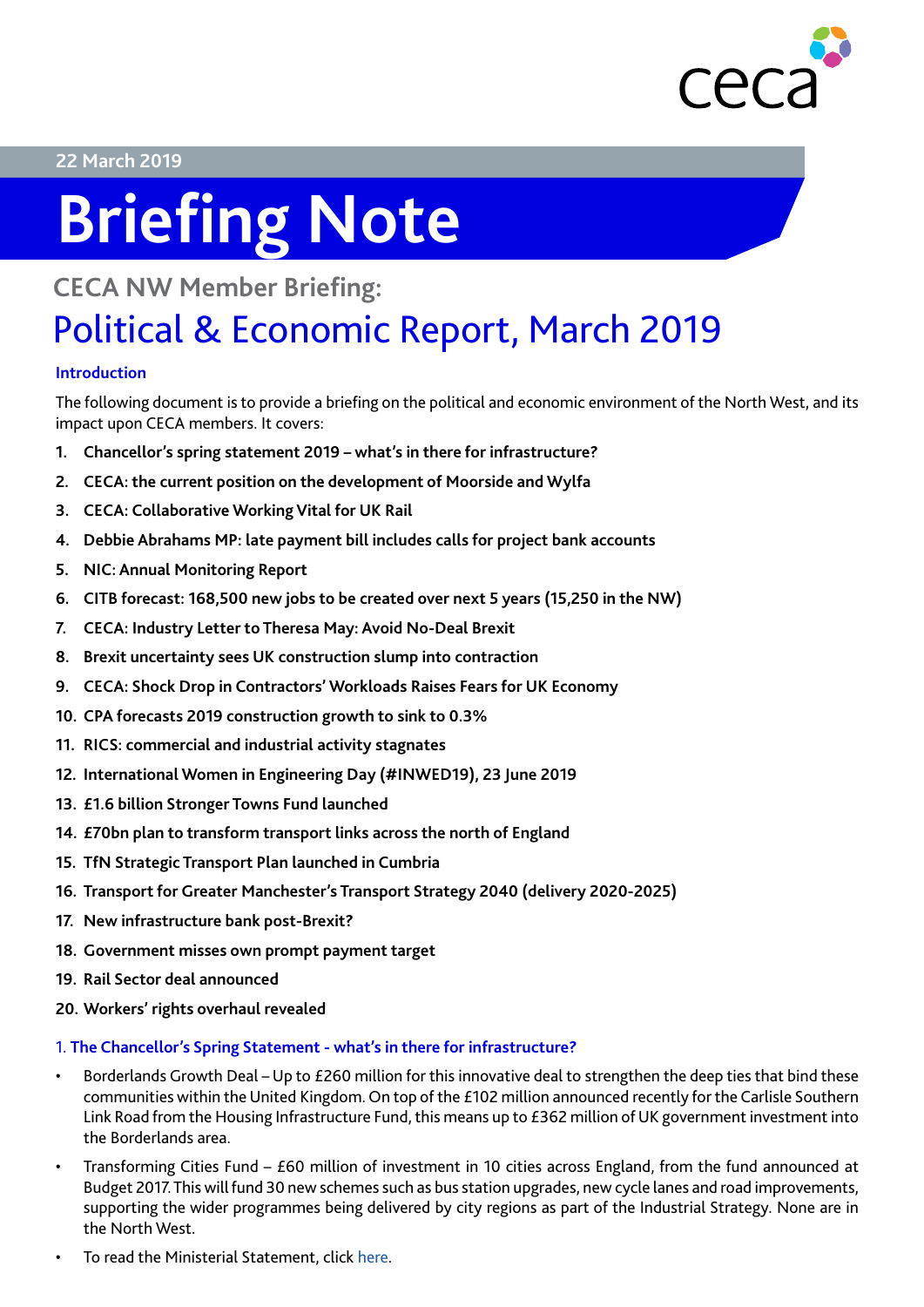#### **2. CECA: the current position on the development of Moorside and Wylfa**

- Hard on the heels of Toshiba's decision to pull out of Moorside, west Cumbria, the cancellation of a new nuclear power station at Wylfa in Wales is to a serious blow to the UK's future energy security. Not only that, west Cumbria has the UK's greatest concentration of nuclear expertise and, if Moorside does not go ahead, we risk losing both our skills and nuclear capacity nationally, as well as jobs in the region.
- To read CECA's press release on the matter, click [here](https://www.ceca.co.uk/wp-content/uploads/2019/01/PRESS-RELEASE-CECA-Wylfa-Cancellation-A-Serious-Blow-To-The-UKs-Future-Energy-Security-Immed.-17-January-2019.pdf).

#### **3. CECA: Collaborative Working Vital for UK Rail**

- Civil engineering contractors have called on Government to promote a more collaborative rail sector in order to deliver a world-class railway. In its response to the Williams Rail Review, established to recommend the best way to organise the UK's rail network and operations, CECA called for the principles of collaboration to extend to those carrying out rail construction. Looking at railway projects carried out on the mainline, the most successful of these are generally supported by a collaborative relationship between operators, Network Rail and contractors.
- To read CECA's release on collaborative working in the rail sector, click [here.](https://www.ceca.co.uk/ceca-collaborative-working-vital-for-uk-rail/)

#### **4. Debbie Abrahams MP: late payment Bill includes calls for project bank accounts**

• Debbie Abrahams MP has put forward a bill calling for payments on government and public authority contracts to be made through project bank account. The Public Sector Supply Chains (Project Bank Accounts) Bill will get its second reading in March. For more information, click [here](https://services.parliament.uk/bills/2017-19/publicsectorsupplychainsprojectbankaccounts.html).

#### **5. NIC: Annual Monitoring Report**

- Responding to actions taken by the government to implement National Infrastructure Commission (NIC) recommendations, Sir John Armitt has warned ministers to "not take their eye off the ball" when it comes to improving UK infrastructure. Armitt says those in responsible for delivering change have a "real and exciting chance" to ensure the UK benefits from world-class infrastructure but believes ministers to date, are favouring to enact the quickest-to-implement recommendations. He now wants to see progress on the more challenging targets.
- NIC's Annual Monitoring Report looks across the six sector-specific reports that the commission has published since 2015, covering 45 recommendations to government – 42 of which have been accepted.
- Of those 42 recommendations, 10 are now considered to have been fully met including the introduction of better measuring of mobile connectivity, moves towards improving rail connections between Leeds and Manchester and efforts to deliver a smart and flexible energy system.
- However, progress against the remaining 32 recommendations accepted by government has been varied. There are many areas where significantly increased momentum is required to meet the NIC's recommendations.
- To read the report in full, click [here.](https://www.nic.org.uk/wp-content/uploads/Annual-Monitoring-Report-2018-Final.pdf)

#### **6. CITB Forecast: 168,500 new jobs to be created over the next 5 years (15,250 in the North West)**

- A five-year forecast into the industry's skills needs published by the Construction Industry Training Board (CITB) has shortened expectations for growth with infrastructure predicted to grow by 1.9%, down from 3.1% in last year's forecast.
- To read the forecast, click [here](https://www.citb.co.uk/research-insight/construction-skills-network/industry-insights/  ).
- And for details of the North West forecast, click [here](https://www.citb.co.uk/documents/research/csn_reports_2019-2023/csk-csn-info-nwest_lo_crop.pdf).

#### **7. CECA: Industry Letter To Theresa May: Avoid No-Deal Brexit**

- CECA is a co-signatory of a letter to the Prime Minister, alongside the Association for Consultancy and Engineering, Build UK, The Construction Products Association, and the Federation of Master Builders, in which we call on the Prime Minister to ensure the Government and Parliamentarians "do their duty" and agree future trading arrangements with the European Union.
- To read the letter, click [here.](https://www.ceca.co.uk/industry-letter-to-theresa-may-avoid-no-deal-brexit/)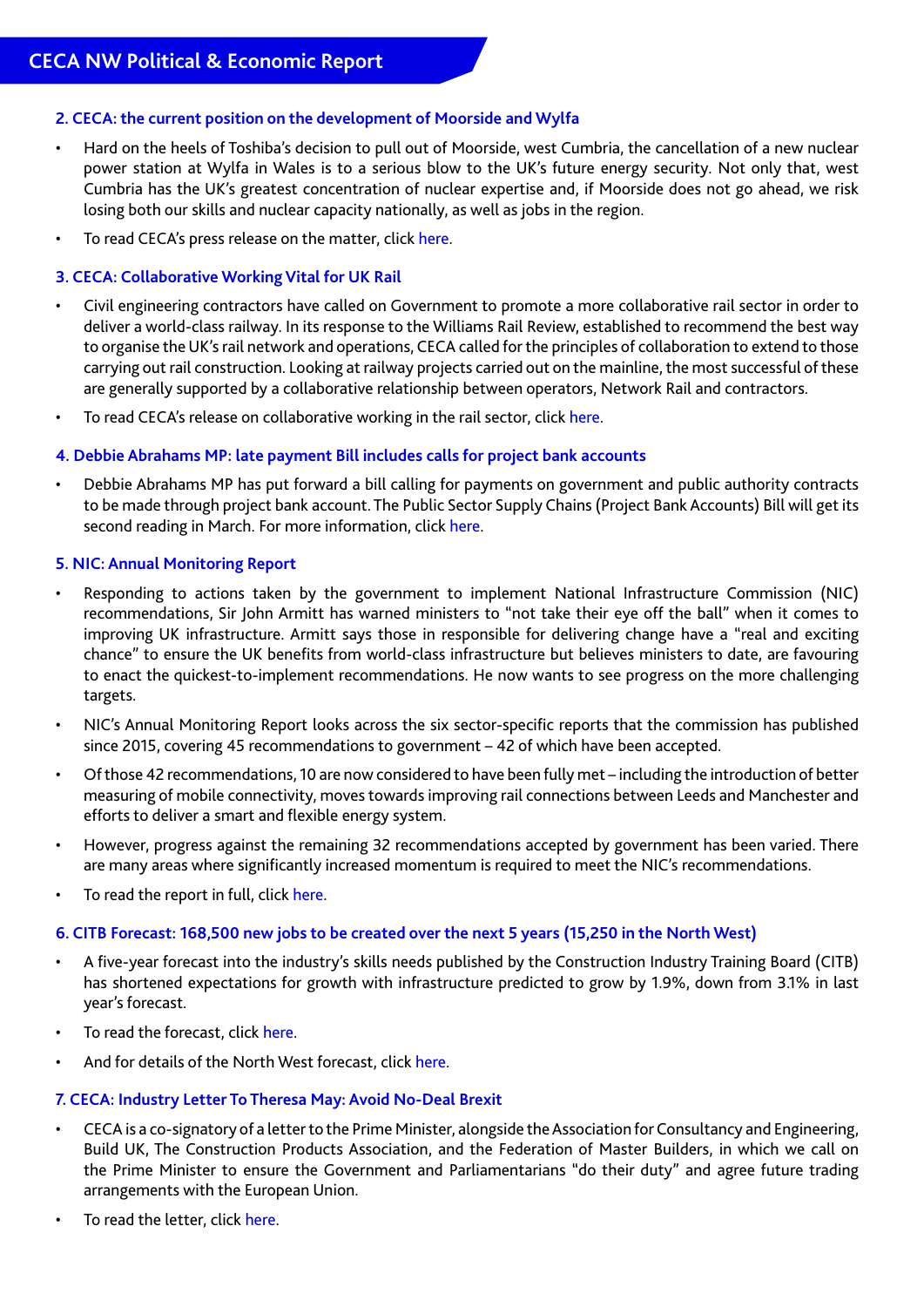#### **8. Brexit uncertainty sees UK construction slump into contraction**

- After 10 months of expansion, construction firms in the UK reported falling activity levels for February with Brexit uncertainty forcing the industry to be more cautious over new projects.
- A drop in commercial building and civil engineering activity were the main factors for the poor month's recording according to the latest survey from IHS Markit and the Chartered Institute of Procurement and Supply. Results show that growth fell from a score of 50.6 in January to 49.5 in February, meaning it is the first time construction activity fell below the 50 no-change marker since the 'Beast from the East' gripped the nation and brought ice cold temperatures and storms to the UK. A reading above 50 on the survey indicates growth.

#### **9. CECA: Shock Drop in Contractors' Workloads Raises Fears for UK Economy**

- Members of the Civil Engineering Contractors Association (CECA) reported that after two consecutive quarters of growth, workloads fell in 2018 Q4, according to 3 per cent of British firms, on balance.
- CECA's Workload Trends Survey has been published continually since 2005. The most recent survey found that 7 out of 10 sectors in the industry reported falling workloads, order books decreased for 8 per cent of firms, on balance, and only 4 per cent of firms expect increased workloads during the next year – the lowest balance in six years.
- To read CECA's release on this, click [here](https://www.ceca.co.uk/ceca-shock-drop-in-contractors-workloads-raises-fears-for-uk-economy/). The full CECA Workload Trends Report is available in the members' area of the CECA website.

#### **10. CPA forecasts 2019 construction growth to sink to 0.3%**

- Just six months ago, the Construction Products Association forecast 2019 construction output would rise by 2.3%. This was revised to 0.6% three months ago and now been cut in half again to just 0.3%.
- The latest CPA forecast follows Experian, which also predicted a weak 0.4% rise in activity this year, after downgrading its outlook for construction.

#### **11. RICS: commercial and industrial activity stagnates**

- Growth in workloads within the commercial and industrial segments has come to a standstill for the first time in six years.
- The latest RICS Construction and Infrastructure Market Survey points to a broad-based slowdown in the pace of output growth as political uncertainty takes its toll.
- Results from the final quarter survey last year indicate workloads moderated across all sectors and geographic regions.

#### **12. International Women in Engineering Day (#INWED19), 23 June 2019**

• The global awareness campaign, coordinated by the Women's Engineering Society (WES), aims to increase the profile of women in engineering worldwide and focus attention on the career opportunities available to girls in engineering and related industries. In 2019, WES's own centenary year, INWED will aim to inspire even greater participation across the globe, both online and through physical activities, by individuals, schools, colleges, groups and organisations. The theme will be supported by the hashtags #INWED19 and #TransformTheFuture. For more information click [here.](http://www.inwed.org.uk/)

#### 13. **£1.6 billion Stronger Towns Fund launched**

The Stronger Towns Fund will be targeted at places that have not shared in the proceeds of growth in the same way as more prosperous parts of the country. It will be used to create new jobs, help train local people and boost economic activity – with communities having a say on how the money is spent. For more information click [here.](https://www.gov.uk/government/news/16-billion-stronger-towns-fund-launched)

#### **14. £70bn plan to transform transport links across the north of England**

• Transports chiefs claim the 30-year road and rail upgrade scheme will boost the economy by £100bn and "leave a legacy for future generations" creating 850,000 jobs.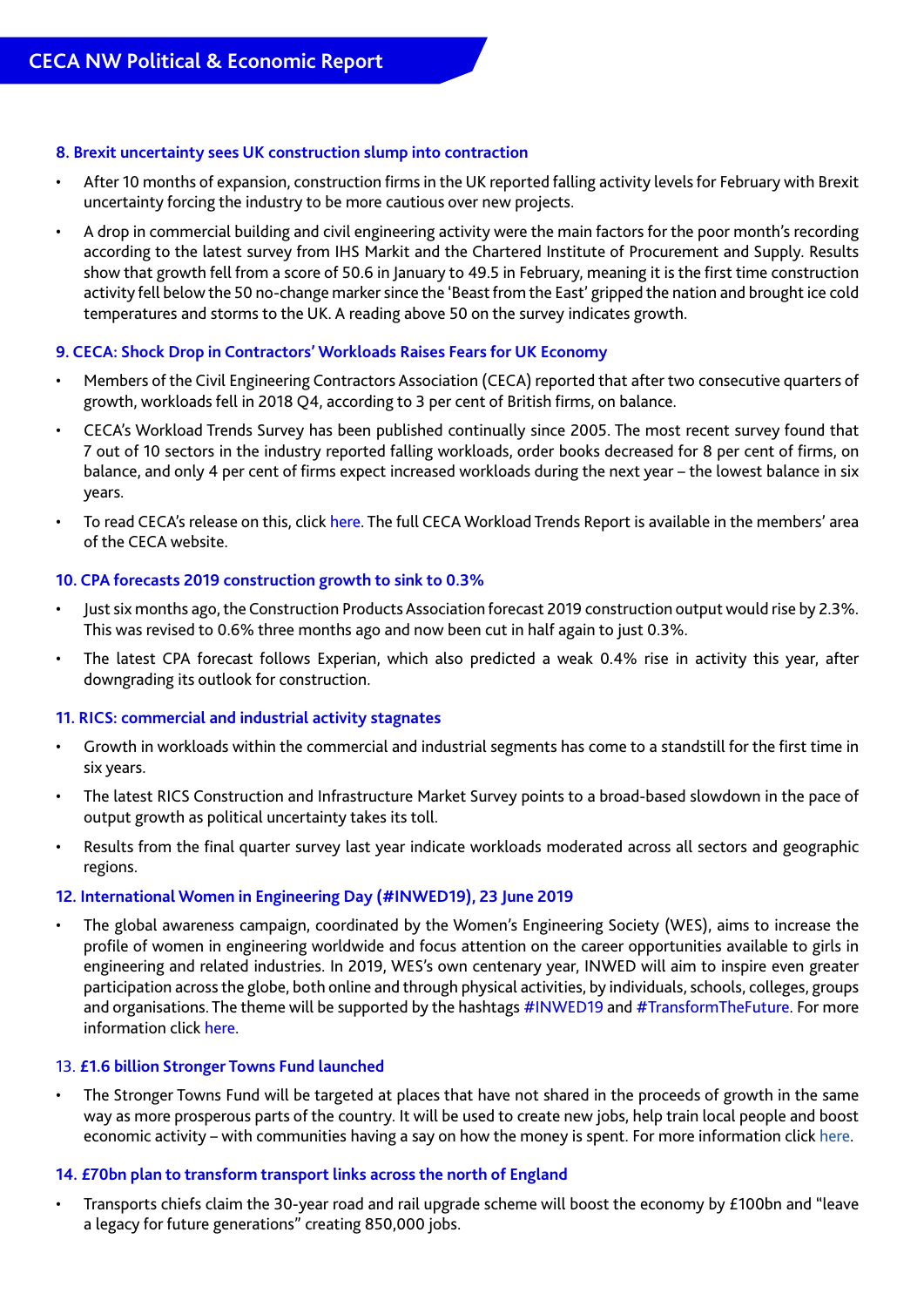- Transport for the North (TfN) announced the proposals, which they say will result in 1.3 million people living within an hour's train journey from Manchester airport and at least four major northern cities.
- The report has identified seven "corridors" where investment should be focused including the creation of a new rail network, called Northern Powerhouse Rail.
- Proposed developments to train services include:
	- A new line between Liverpool and the HS2 Manchester spur via Warrington.
	- A new line between Manchester and Leeds via Bradford.
	- Upgrading the line between Leeds and Hull.
	- Upgrading the Sheffield to Hull line.
	- Upgrading the Hope Valley line between Sheffield and Manchester.
- For more information, click [here.](https://transportforthenorth.com/70-b-blueprint-transform-north-economy/)

#### **15. TfN Strategic Transport Plan launched in Cumbria**

- Transport for the North Chief Executive, Barry White, joined local civic and business leaders for a local launch of the Strategic Transport Plan. Following a pan-Northern launch in early February, the event at Carlisle Airport provided an opportunity to engage with local leaders and outline how the plans will deliver transformed connectivity for Cumbria.
- Potential interventions in Cumbria include improvements to the A69, A689 and A595 including the Whitehaven Relief Road, the upgrade of the A590 together with the dualling of A66 between A1(M) and M6 and a new link to the north of Kendal. Also included are upgrades to the Furness, Lakes, Cumbrian Coast and Tyne Valley Lines.
- The plan also seeks to ensure that Cumbria achieves the most out of HS2 with station improvements and increased capacity proposed along the West Coast Mainline and at Carlisle, Penrith and Oxenholme.
- Also included is the Carlisle Southern Link Road, which is to receive £102m funding from Central Government, announced just a few days after the Investment Programme was formally endorsed by the Transport for the North Board.
- To read TfN's Strategic Transport Plan, click [here.](https://transportforthenorth.com/wp-content/uploads/TfN-final-strategic-transport-plan-2019.pdf)

#### **16. Transport for Greater Manchester's Transport Strategy 2040 (delivery 2020-2025)**

• Key priorities are: tackling climate change, creating a thriving economy, and supporting 'world-class connectivity that keeps Greater Manchester moving'. The Greater Manchester Strategy is supported by this 2040 Transport Strategy Delivery Plan (2002-2025) which contains a strong commitment to providing a transport system which: supports sustainable economic growth and tackles congestion; improves the quality of life for all by being integrated, affordable and reliable; protects our environment and improves air quality, and capitalises on new technology and innovation. For more information, click [here](https://assets.ctfassets.net/nv7y93idf4jq/5M1WIyfjj2giEsaUy00yaG/c9c1665385b04d9490e5908ad01e860d/190104_Draft_Delivery_Plan__2020-2025_.pdf).

#### **17. New infrastructure bank post-Brexit?**

- The Government is coming under more pressure to replace funding the country will lose from the European Investment Bank (EIB) after Brexit on March 29 with peers claiming that Britain will not receive any share of the profits that the EIB has accumulated, nor any interest or dividends.
- Under the Prime Minister's Withdrawal Agreement, the UK will receive the 3.5bn euros (£3bn) of capital it has paid into the EIB but is set to miss out on profits amounting to 7.6bn euros (£6.6bn).
- The report published by the Lords EU Financial Affairs Sub-Committee identifies the impact Brexit has already had on the benefits the UK receives from the EIB. In 2016, it lent a total of 7bn euros for 54 projects – this has dramatically dropped to 1.8bn euros for 12 projects in 2017 and just 932m euros for 10 projects last year.
- The committee has used its report to argue that Britain should give "swift and serious consideration" to creating a state-backed infrastructure bank to replace funding the country will lose.